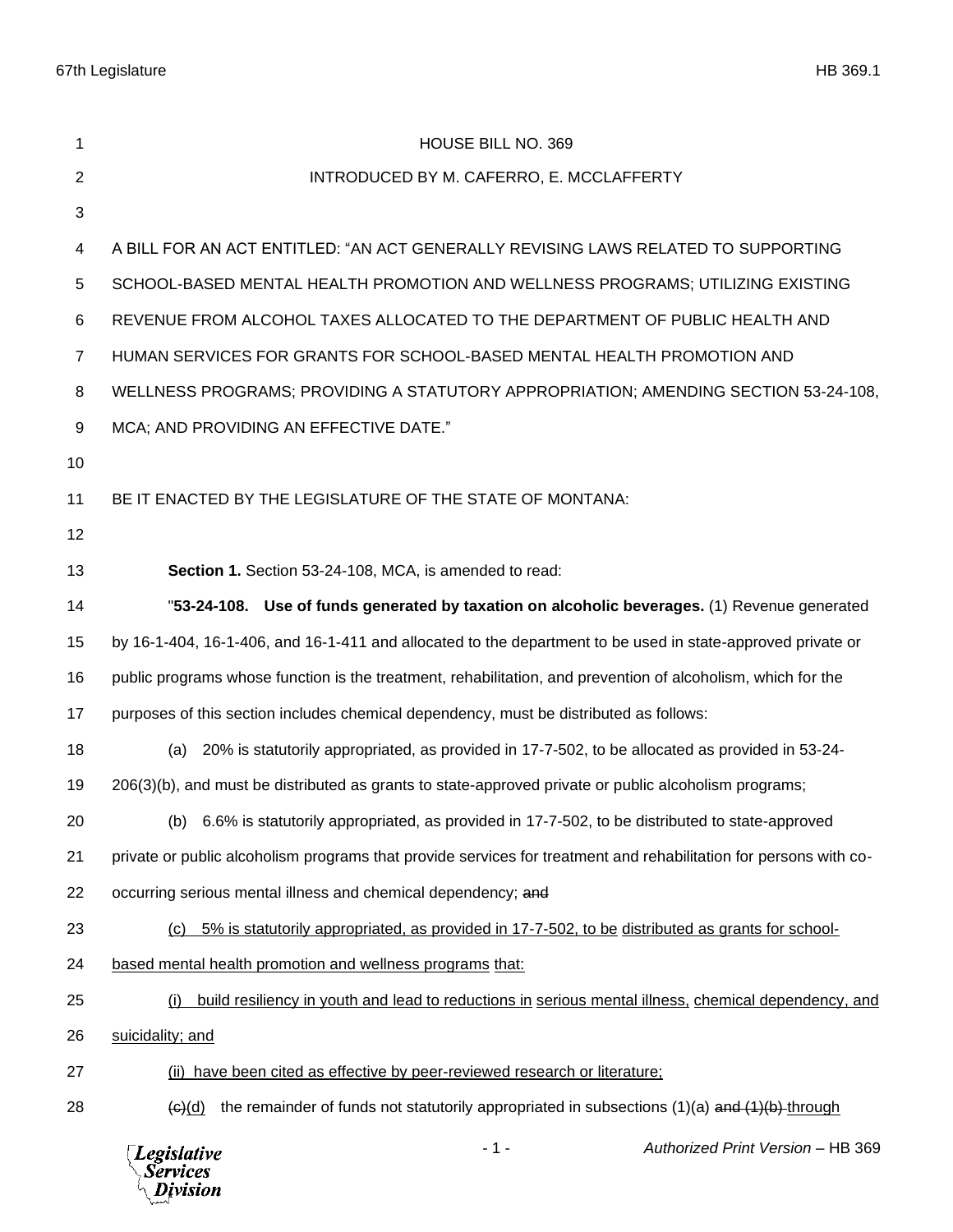## 67th Legislature HB 369.1

 (1)(c) may be distributed: (i) as payment of fees for alcoholism services provided by state-approved private or public alcoholism programs and licensed hospitals for detoxification services; or (ii) as matching funds for the Montana medicaid program administered by the department that are used for alcoholism and chemical dependency programs. (2) A person operating a state-approved alcoholism program may not be required to provide matching funds as a condition of receiving a grant under subsection (1)(a). (3) In addition to funding received under this section, a person operating a state-approved alcoholism program may accept gifts, bequests, or the donation of services or money for the treatment, rehabilitation, or prevention of alcoholism. (4) A person receiving funding under this section to support operation of a state-approved alcoholism program may not refuse alcoholism treatment, rehabilitation, or prevention services to a person solely because of that person's inability to pay for those services. (5) A grant made under this section is subject to the following conditions: (a) The grant application must contain an estimate of all program income, including income from earned fees, gifts, bequests, donations, and grants from other than state sources during the period for which grant support is sought. (b) Whenever, during the period of grant support, program income exceeds the amount estimated in the grant application, the amount of the excess must be reported to the grantor. (c) The excess must be used by the grantee under the terms of the grant in accordance with one or a combination of the following options: (i) use for any purpose that furthers the objectives of the legislation under which the grant was made; or (ii) to allow program growth through the expansion of services or for capital expenditures necessary to improve facilities where services are provided. (6) Revenue generated by 16-1-404, 16-1-406, and 16-1-411 for the treatment, rehabilitation, and prevention of alcoholism that has not been encumbered for those purposes by the counties of Montana or the department must be returned to the state special revenue fund for the treatment, rehabilitation, and prevention